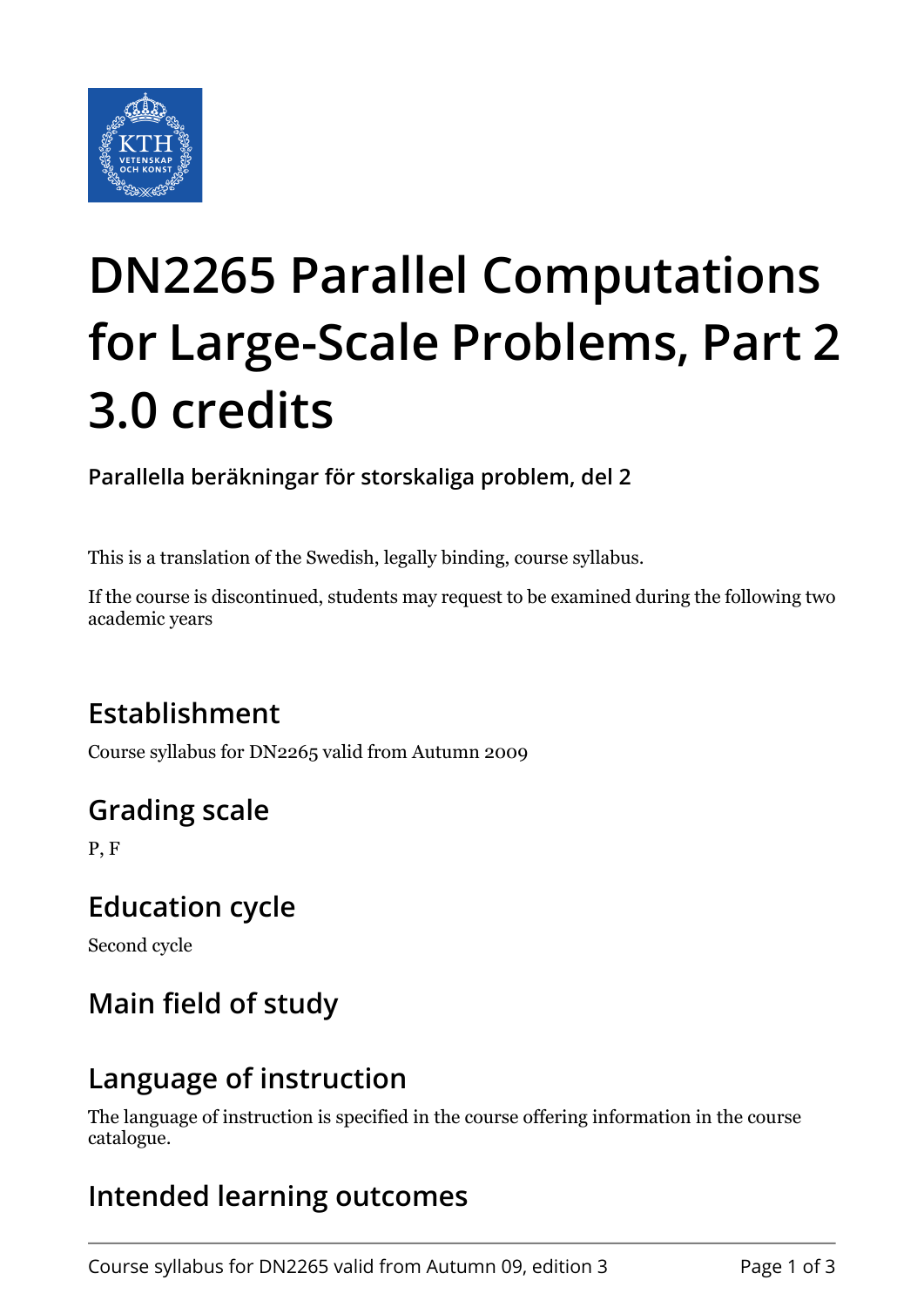The goal of this course is to provide a deep understanding of the practical and theoretical issues of solving a complex project in high-performance computing.

This understanding means that after the course you are able to:

- find properties of a given problem which may by used for a potential parallelization
- discuss alternatives and select algorithms for the problem
- implement your project on a parallel computer
- evaluate the performance and discuss the results
- present your results in a report and at a seminar.

#### **Course contents**

The participants can choose their own project (subject to approval by the course leader) or select from a list of computationally expensive projects from different areas of applications (financial mathematics, fluid dynamics, computational chemistry, image processing, ...).

## **Specific prerequisites**

Single course students: 90 university credits including 45 university credits in Mathematics or Information Technology. English B, or equivalent.

#### **Course literature**

It varies depending on the project.

## **Examination**

• PRO1 - Project, 3.0 credits, grading scale: P, F

Based on recommendation from KTH's coordinator for disabilities, the examiner will decide how to adapt an examination for students with documented disability.

The examiner may apply another examination format when re-examining individual students.

In this course all the regulations of the code of honor at the School of Computer science and Communication apply, see: http://www.kth.se/csc/student/hederskodex/1.17237?l=en\_UK.

## **Other requirements for final grade**

Project work (PRO1; 3 university credits)